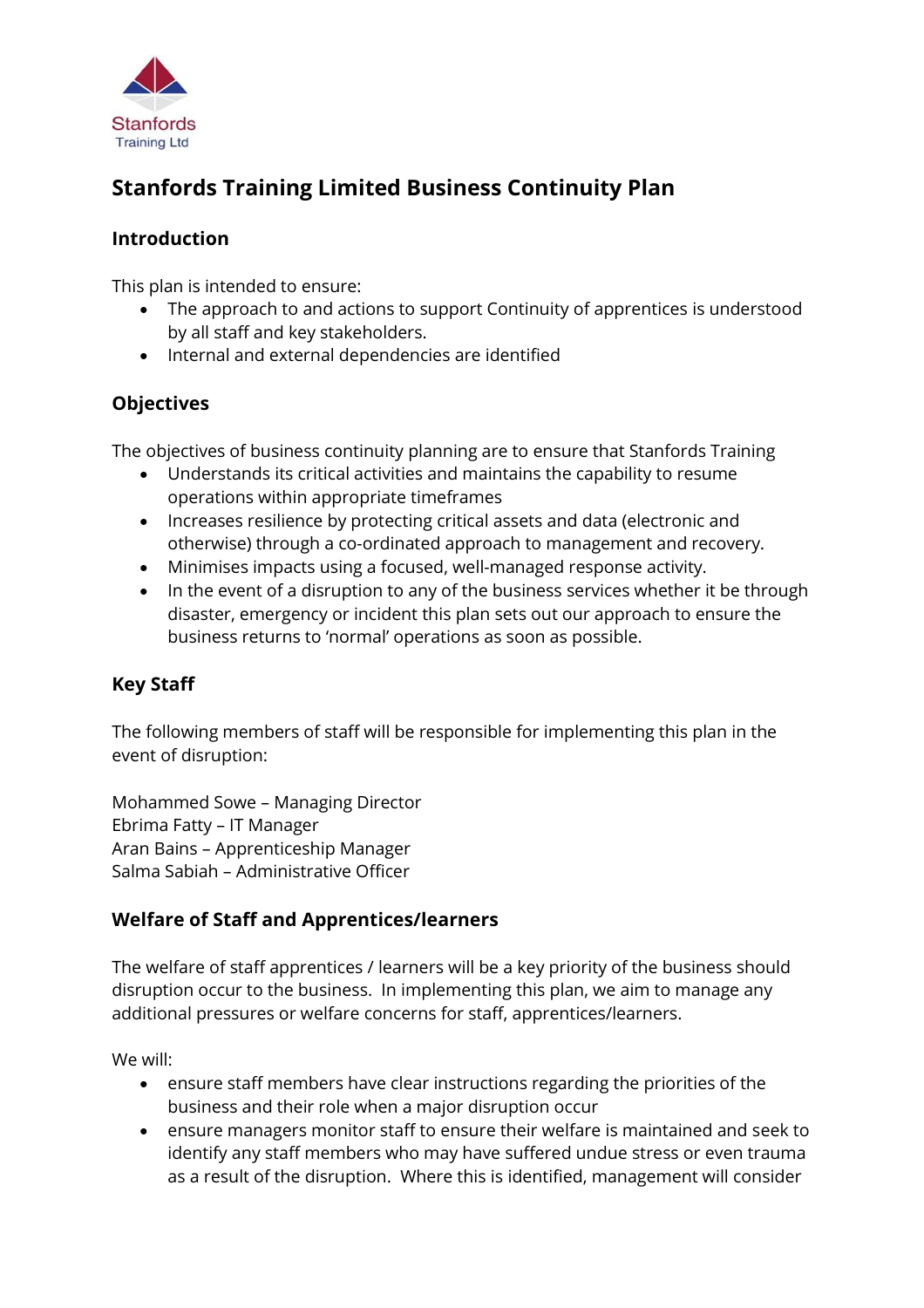

providing appropriate support and assistance

- ensure candidates/apprentices have clear instructions regarding any changes to the delivery of their programme
- ensure teachers / assessors monitor candidates/apprentices to ensure their welfare is maintained and seek to identify any individuals who may have suffered undue stress or even trauma as a result of the disruption. Where this is identified consideration will be given to the provision of appropriate support and assistance

## **Communications**

#### **Staff**

The manager responsible is Aran Baines who will be assisted by Salma Sabiah. The personnel who will be called are as follows: Mr Bains and Ms Sabiah have the call list which is kept up to date and is held on the secure drive which has cloud storage back up.

## **First Call**

Managing Director Academic Director Finance Director Compliance Manager Quality Manager Programme Manager IT Manager Administrative Manager

#### **Second Call**

Programme Leaders Lead IQA Lead Assessors/Job Coaches

#### **Apprentices /Learners**

All apprentices onsite at the time of the outage/business disruption will be informed by the apprenticeship manager who will brief them fully on the situation and how it will affect them.

All apprentices will be contacted via email, telephone and OneFile. They will be briefed on the situation and how they could be affected. The 24-hour helpline number will be given and this can be used by apprentices to contact us when they need to. Programme leaders will be briefed by the Programme Manager who will ensure all Teaching staff are contacted as a matter of urgency. All apprentices will be updated using OneFile by their Assessors/Job Coaches. OneFile is a cloud based secure e'portfolio system that can be accessed by apprentices and employers.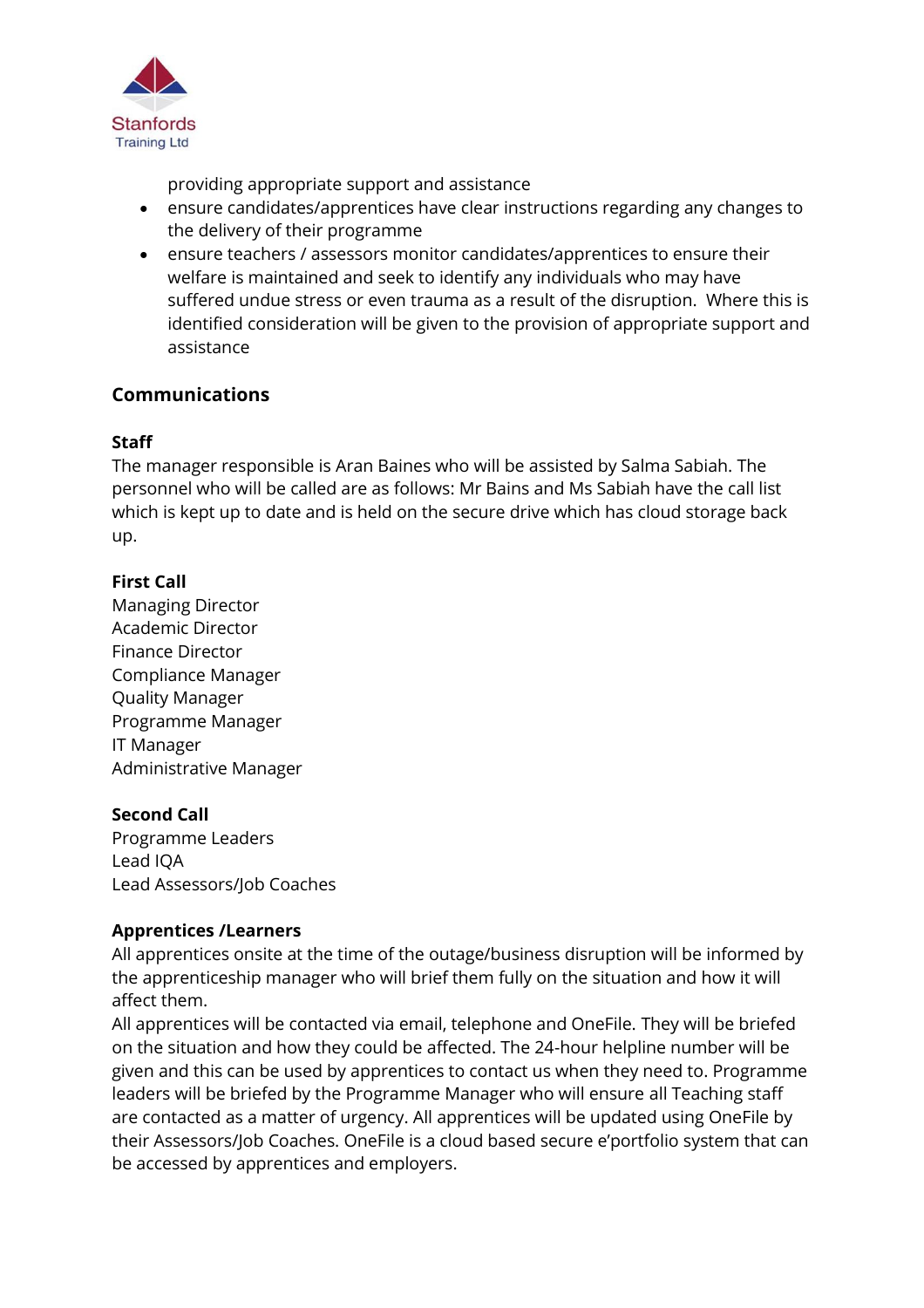

#### **Apprentice Employers**

As soon as the situation occurs a risk assessment will take place and apprentice employers will be informed as soon as the situation becomes clear, A full explanation of the situation and its effects will be given to each apprentice employer. This will be done by the apprenticeship manager and his team.

#### **Equipment**

Should the disruption to the business affect business critical equipment i.e., telephones, computers, training materials or facilities we will:

All staff have their own IT equipment consisting of mobile phones and laptops. Stanfords Training has an MIS that is cloud based and is accessible to all staff and will allow working from home. The e'portfolio is accessible to all apprentices, assessors/job coaches and employers. As all these services are cloud based and accessed from the cloud then these are all up to date and allow direct contact.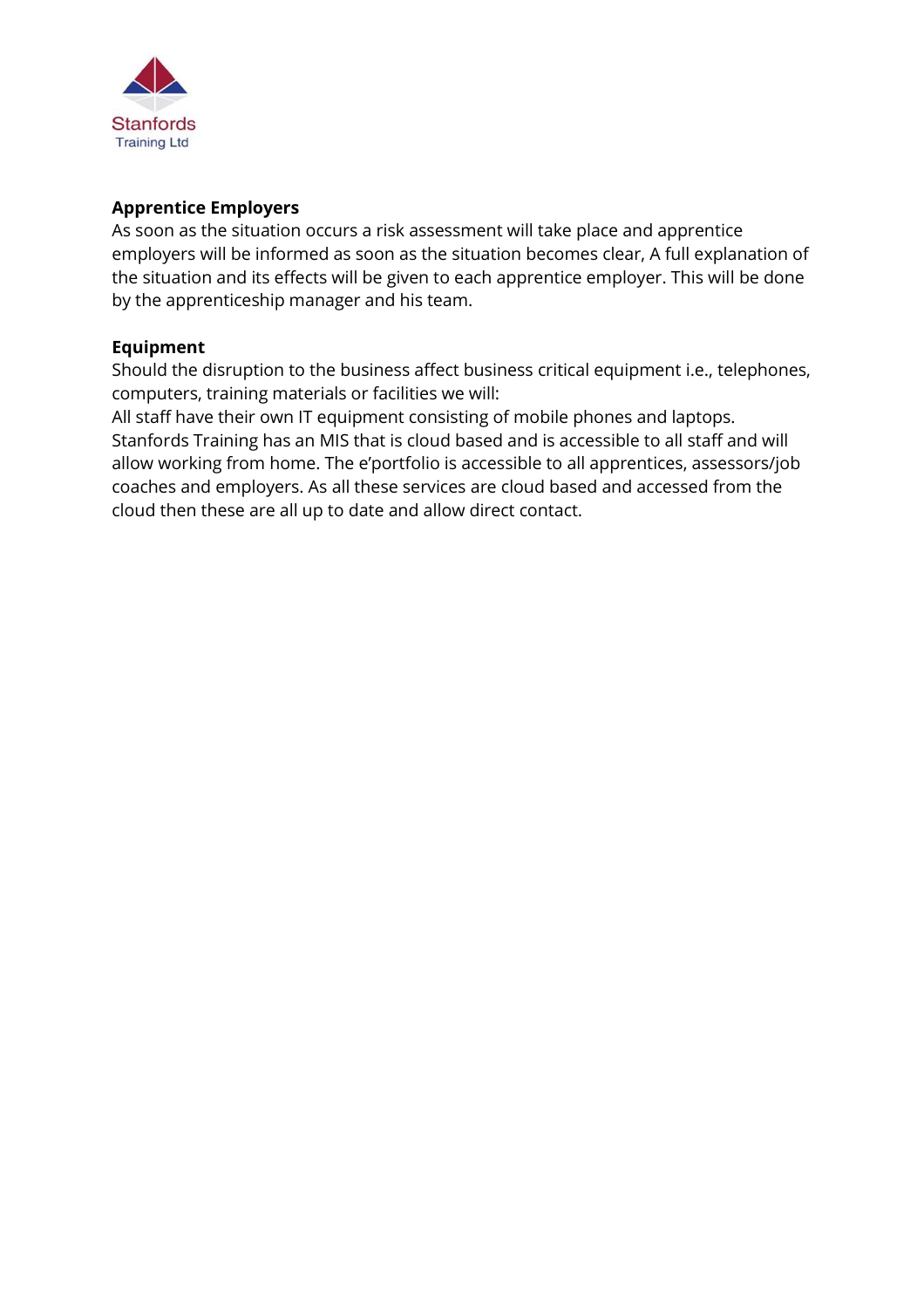

## **Scenarios Scenario 1 - Premises incident**

A premises incident can include flood, fire, or any other disaster that renders our office and training facility inaccessible.

| Step 1: Evacuation of premises & safeguarding of staff, candidates/apprentices |  |
|--------------------------------------------------------------------------------|--|
| During office hours                                                            |  |

| Action                                                               | <b>Details</b>                                                                                                | Responsible Person(s)                                                                                |
|----------------------------------------------------------------------|---------------------------------------------------------------------------------------------------------------|------------------------------------------------------------------------------------------------------|
| 1. Evacuate the<br>building                                          | Follow fire drill procedure                                                                                   | Apprenticeship manager<br>and fire Marshalls                                                         |
| 2. Check evacuation<br>is complete                                   | Check everyone (staff and visitors<br>incl. learners and apprentices) on-<br>site have been evacuated         | Apprenticeship manager<br>And Admin Team                                                             |
| 3. Verify if incident is<br>real                                     | If false alarm, resume business as<br>normal                                                                  | Apprenticeship manager                                                                               |
| 4. Call emergency<br>services                                        | 999                                                                                                           | Administration officer                                                                               |
| 5. Record details of<br>any injuries<br>sustained in the<br>incident | Record in accident log                                                                                        | Apprenticeship manager<br>Administration officer                                                     |
| 6. Alert<br>staff/visitors/learner<br>s/apprentices                  | Alert any staff due to arrive on-site<br>soon of the incident, and tell them<br>to await further instructions | Apprenticeship manager<br>Administration officer                                                     |
| 7. Assess impact                                                     | Directors to assess the scale of the<br>incident & decide next steps                                          | <b>Managing Director</b><br><b>Academic Director</b><br><b>Finance Director</b><br><b>IT Manager</b> |
| 8.Alert funders                                                      | Contact details:                                                                                              |                                                                                                      |
| Outside office hours                                                 |                                                                                                               |                                                                                                      |
| Action                                                               | Details                                                                                                       | Responsible Person(s)                                                                                |
| 1. First person on-<br>site to notify<br>manager                     | Do not enter the building                                                                                     | Apprenticeship manager<br>Administration officer                                                     |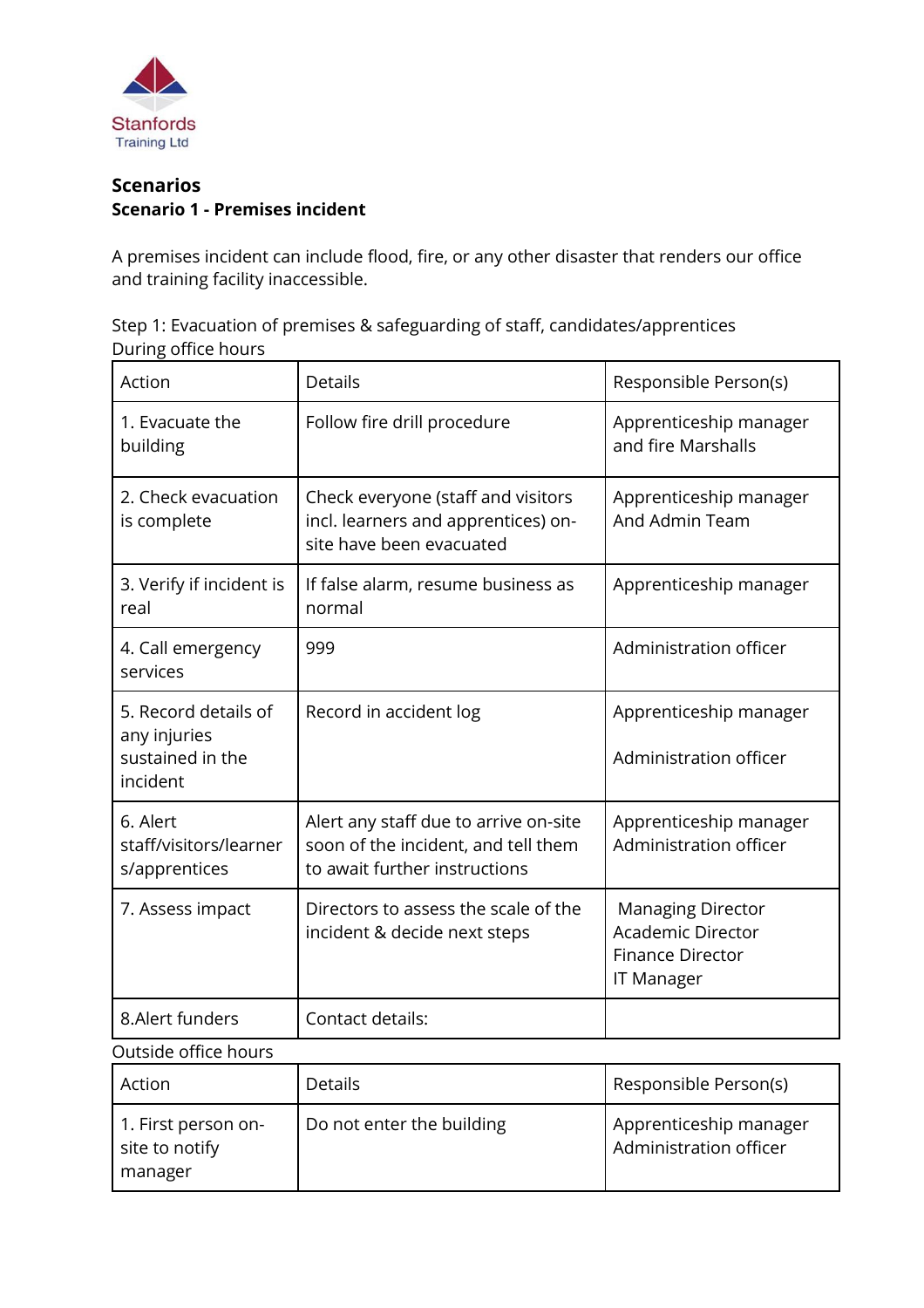

| 2. Call emergency<br>services                   | 999                                                                                                     | Administration officer   |
|-------------------------------------------------|---------------------------------------------------------------------------------------------------------|--------------------------|
| 3. Alert Business<br>Continuity Lead            | Alert business continuity lead                                                                          | <b>Managing Director</b> |
| 4. Alert all staff                              | Alert all due to arrive on-site soon of<br>the incident, and tell them to await<br>further instructions | Apprenticeship Manager   |
| 5. Alert visitors incl.<br>learners/apprentices | Alert all due to arrive on-site soon of<br>the incident, and tell them to await<br>further instructions | Administration Officer   |
| 4. Assess impact                                | Directors to assess the scale of the<br>incident & decide next steps                                    | <b>Managing Director</b> |
| 5. Alert funders                                | Contact details:                                                                                        |                          |

| Critical activity                  | <b>Details</b>                                                                                                                           | Responsible Person(s)                                                             |
|------------------------------------|------------------------------------------------------------------------------------------------------------------------------------------|-----------------------------------------------------------------------------------|
| Phones                             | Staff to use personal mobile<br>phones. Contact telephone provider<br>to forward office lines to staff<br>mobiles                        | <b>Administration Manager</b>                                                     |
| Internet                           | Staff to use home internet<br>connections. If home connection<br>unavailable contact local shared<br>office providers to rent desk space | <b>Administration Manager</b><br>Apprenticeship manager<br>Administration officer |
| Inform insurance<br>company        | Contact details:                                                                                                                         | Apprenticeship manager<br>Administration officer                                  |
| Inform landlord                    | Contact details:                                                                                                                         | Apprenticeship manager<br><b>Administration Manager</b><br>Administration officer |
| Identify alternative<br>premises / | Identify alternative premises                                                                                                            | Apprenticeship manager<br>Administration officer                                  |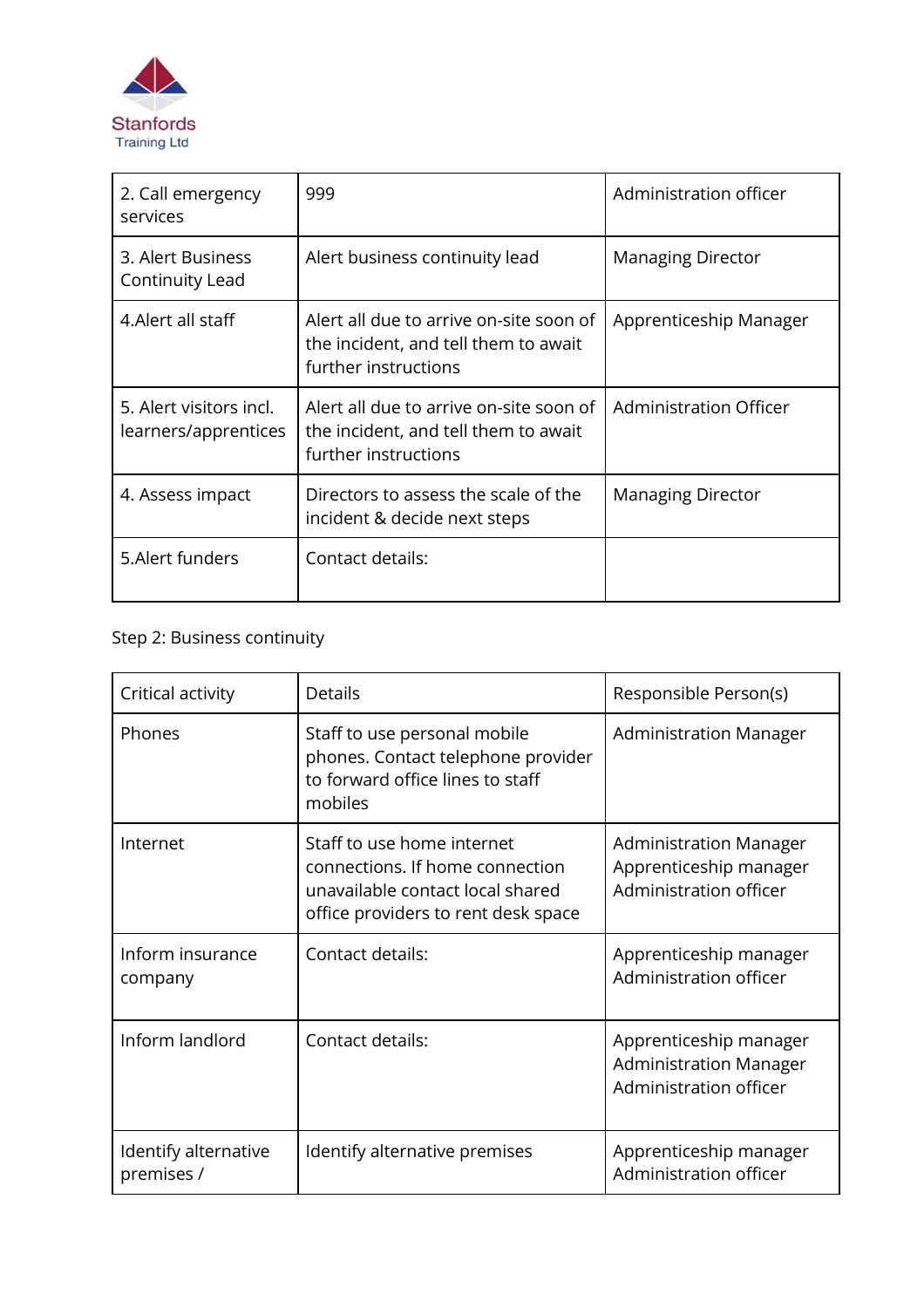

| classrooms                     |                                                                                  |                        |
|--------------------------------|----------------------------------------------------------------------------------|------------------------|
| Inform<br>learners/apprentices | If disruption is expected, inform<br>learners/apprentices on action via<br>phone | Apprenticeship manager |
| Inform customers               | If disruption is expected, inform<br>customers via email                         | Administrative officer |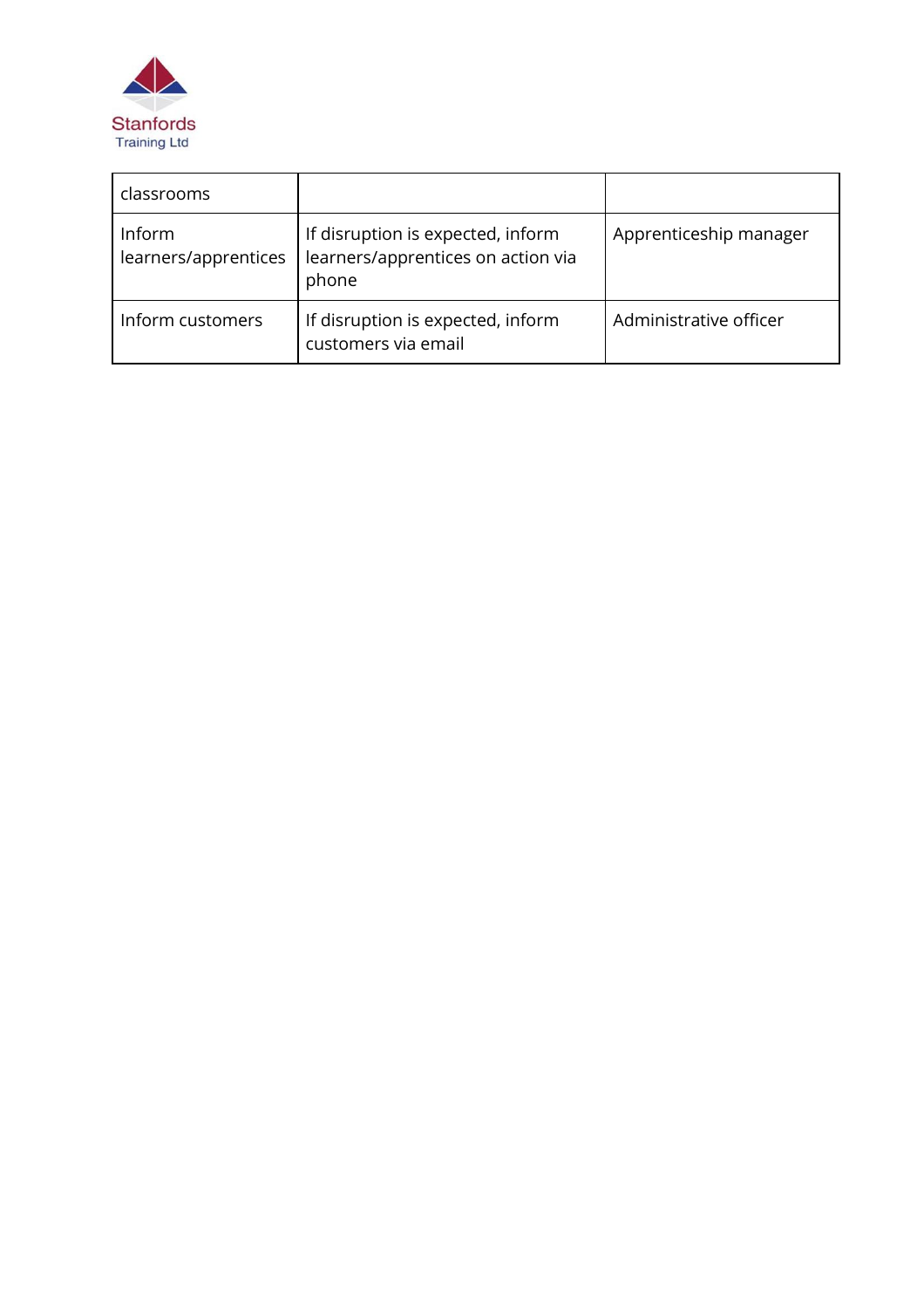Infrastructure incident An infrastructure incident can include the loss of computer / telephony systems, internet access, or power.

| Infrastructure | <b>Details</b>                                                                  | Responsible Person(s)                              |
|----------------|---------------------------------------------------------------------------------|----------------------------------------------------|
| Phones         | Contact telecoms provider to<br>ascertain extent of outage. Contact<br>details: | <b>IT Manager</b><br><b>Administration Manager</b> |
| Internet       | Contact internet provider to<br>ascertain extent of outage.<br>Contact details: | <b>IT Manager</b><br><b>Administration Manager</b> |
| Mains power    | Contact power provider to ascertain<br>extent of outage.<br>Contact details:    | <b>IT Manager</b><br><b>Administration Manager</b> |

|  | Step 1: Understand the extent of the loss |  |  |
|--|-------------------------------------------|--|--|
|--|-------------------------------------------|--|--|

If outage is temporary, inform staff, learners and apprentices to stay put and await further instructions. If the outage is ongoing:

| Critical activity | Details                                                                                                                                                                             | Responsible Person(s)                                                                                                                                           |
|-------------------|-------------------------------------------------------------------------------------------------------------------------------------------------------------------------------------|-----------------------------------------------------------------------------------------------------------------------------------------------------------------|
| Phones            | Staff to use personal mobile<br>phones. Contact telephone provider<br>to forward office lines to staff<br>mobiles                                                                   | <b>IT Manager</b><br><b>Administration Manager</b>                                                                                                              |
| Internet          | Staff to use home internet<br>connections. If home connection<br>unavailable contact local shared<br>office providers to rent desk space<br>What about candidates /<br>apprentices? | <b>IT Manager</b><br><b>Administration Manager</b>                                                                                                              |
| Mains power       | Staff to work from home until power<br>is restored.<br>What about candidates /<br>apprentices?                                                                                      | <b>IT Manager</b><br><b>Administration Manager</b><br>Apprentices sent back to<br>work or to their homes and<br>can carry on with assigned<br>work via one file |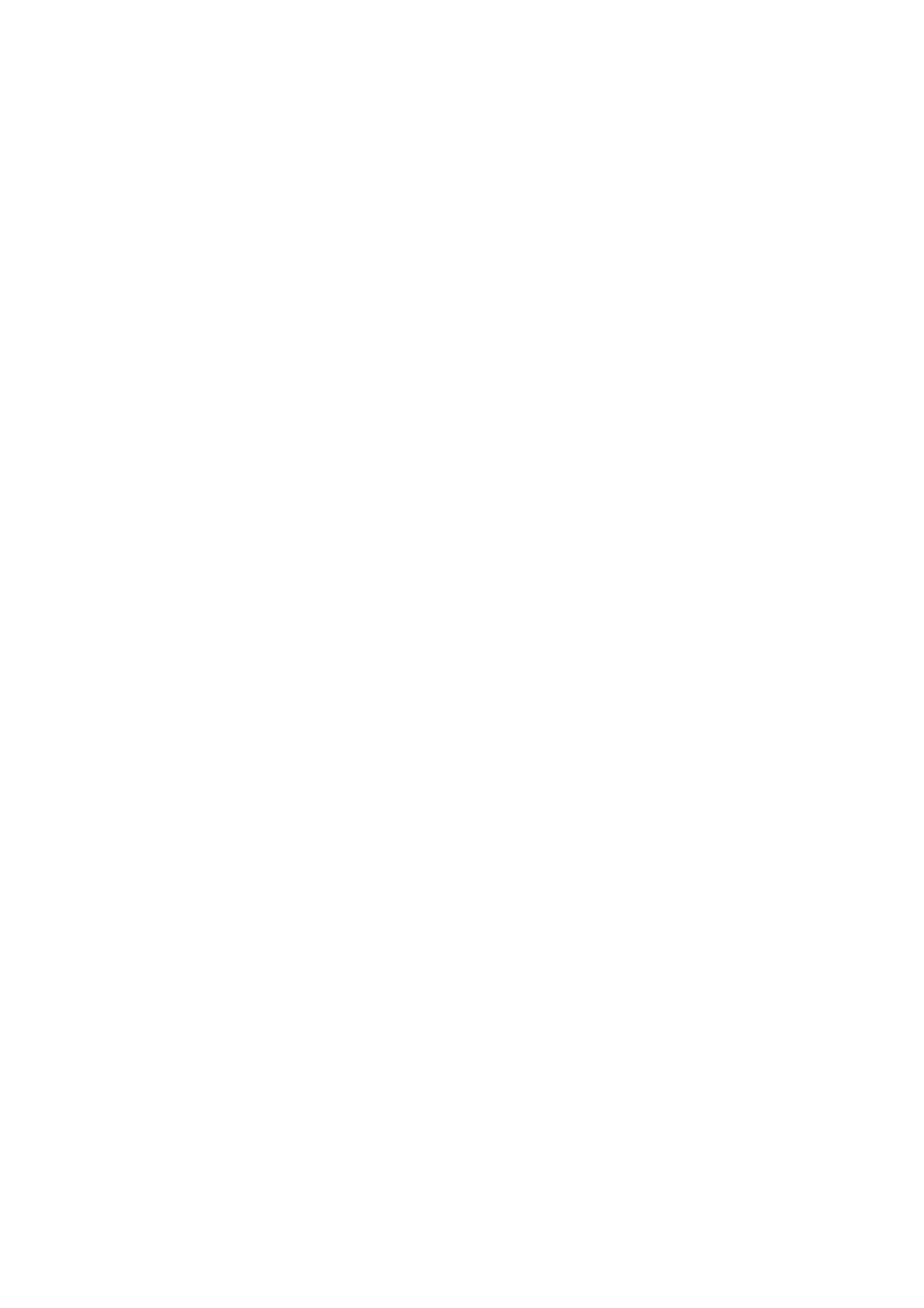Staff incident

A staff incident can include a sudden family emergency, injury or other event which renders a key member of staff suddenly unable to work.

| Critical activity                    | <b>Details</b>                                                                                                                                                                                                               | Responsible Person(s) |
|--------------------------------------|------------------------------------------------------------------------------------------------------------------------------------------------------------------------------------------------------------------------------|-----------------------|
| 1. Identify<br>interchangeable staff | All members of staff should have<br>team members who can perform<br>their roles, even if it is in a reduced<br>capacity. Identify the relevant<br>person and support them in<br>carrying out business-critical<br>activities | All staff             |
| 2. Assess extent of<br>loss          | Identify whether the affected staff<br>member's absence is likely to be<br>temporary, longer-term, or<br>permanent. Keep in mind this may<br>be a difficult period for the staff<br>member and / or their family.            | Line manager          |

Step 1: Ensure no service interruption

If the staff loss is temporary, support the member of staff who will be filling the gap until the absent member of staff returns. If the absence is long-term or permanent:

| Critical activity                                       | <b>Details</b>                                                                                                                          | Responsible Person(s)                                              |
|---------------------------------------------------------|-----------------------------------------------------------------------------------------------------------------------------------------|--------------------------------------------------------------------|
| 1. Recruit temporary<br>or full-time<br>replacement     | Follow the standard recruitment<br>procedure to find a full-time, part-<br>time or fixed-term contract (as<br>appropriate) replacement. | Line manager<br><b>IT Manager</b><br><b>Administration Manager</b> |
| 2. Alert learner/<br>apprentice/apprentic<br>e employer | If a tutor/assessor - make<br>introductions to temporary /<br>permanent member of staff within 4<br>weeks                               | IT Manager<br><b>Administration Manager</b>                        |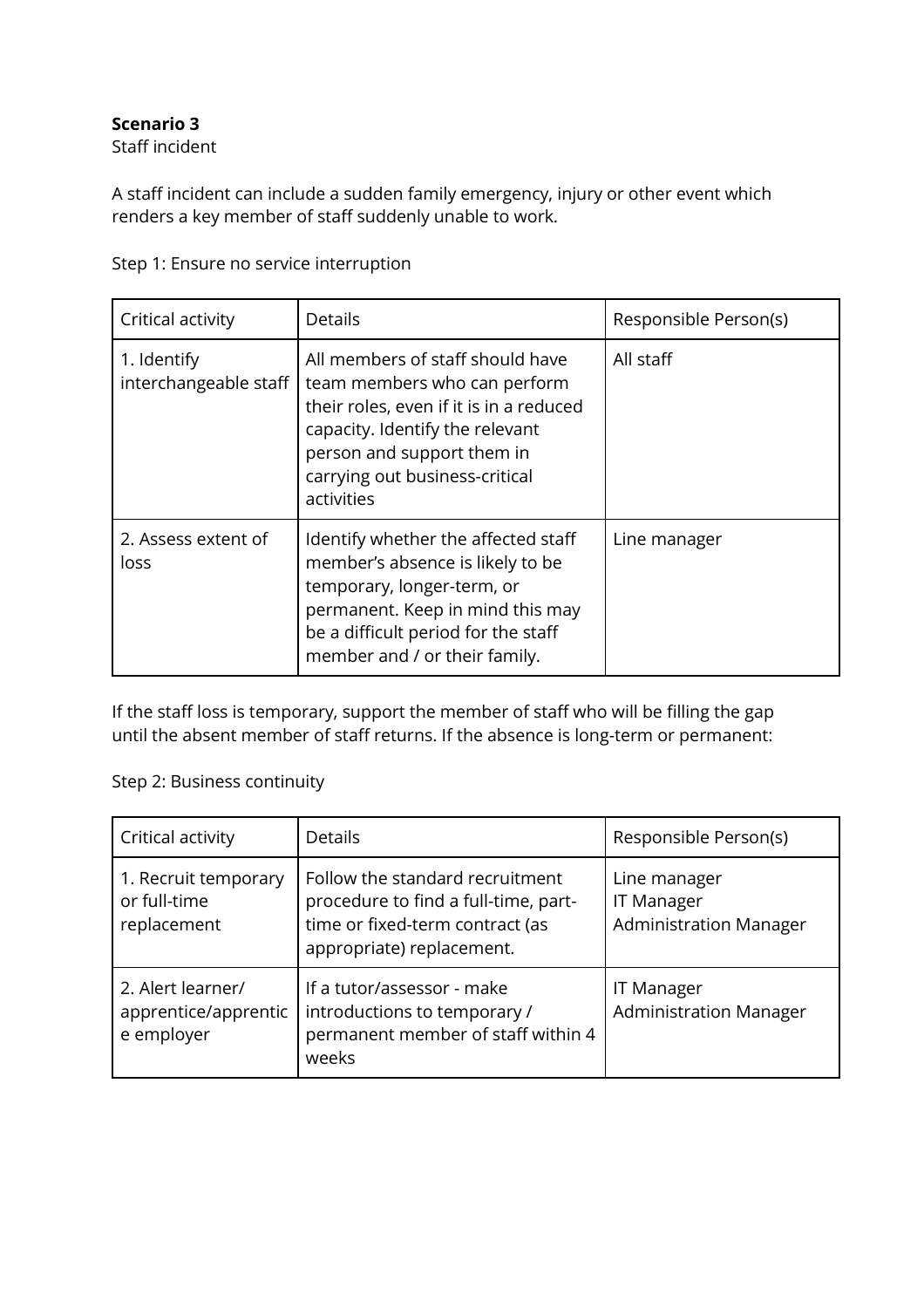National or local restrictions imposed which prevents physical movements aka 'Lockdown'.

Through the Covid 19 Pandemic we have experienced a new unplanned risk to our business continuity. This scenario therefore plans for similar events which may occur in future.

| <b>Action</b>                                                                                    | <b>Details</b>                                                                                                                                                                                                                                                                          | <b>Responsible Person(s)</b>                                                                          |
|--------------------------------------------------------------------------------------------------|-----------------------------------------------------------------------------------------------------------------------------------------------------------------------------------------------------------------------------------------------------------------------------------------|-------------------------------------------------------------------------------------------------------|
| 1. Review all official<br>guidance                                                               | Guidance will include both generic<br>rules issued to all public and<br>businesses via gov.uk and any<br>specific guidance from ESFA or DfE<br>regarding Apprenticeship delivery.<br>For apprentices understand the<br>sectoral / industry impact i.e. critical<br>or key worker status | <b>Managing Director</b><br><b>Academic Director</b><br><b>Finance Director</b><br>Compliance Manager |
| 2. Identify the staff,<br>apprentices and<br>learners which this<br>will be impacted by<br>this. | Safeguarding or health and safety<br>related incidents will be dealt with in<br>accordance with regulation                                                                                                                                                                              | Safeguarding Officer<br>Health and Safety Officer<br>Compliance manager                               |

## **Step 1: Understand restrictions**

| <b>Critical activity</b>                                               | <b>Details</b>            | <b>Responsible Person(s)</b>                                            |
|------------------------------------------------------------------------|---------------------------|-------------------------------------------------------------------------|
| <b>Ensure learning</b><br>materials and<br>resources are<br>accessible | These are all on one file | Academic Director<br>Programme Manager<br><b>Quality Manager</b>        |
| Communicate<br>changes with staff                                      |                           | Academic Director<br>Programme Manager<br><b>Quality Manager</b>        |
| Plan additional<br>review points with<br>apprentices/<br>learners      |                           | <b>Academic Director</b><br>Programme Manager<br><b>Quality Manager</b> |
| Inform<br>learners/apprentices                                         |                           | Academic Director<br>Programme Manager                                  |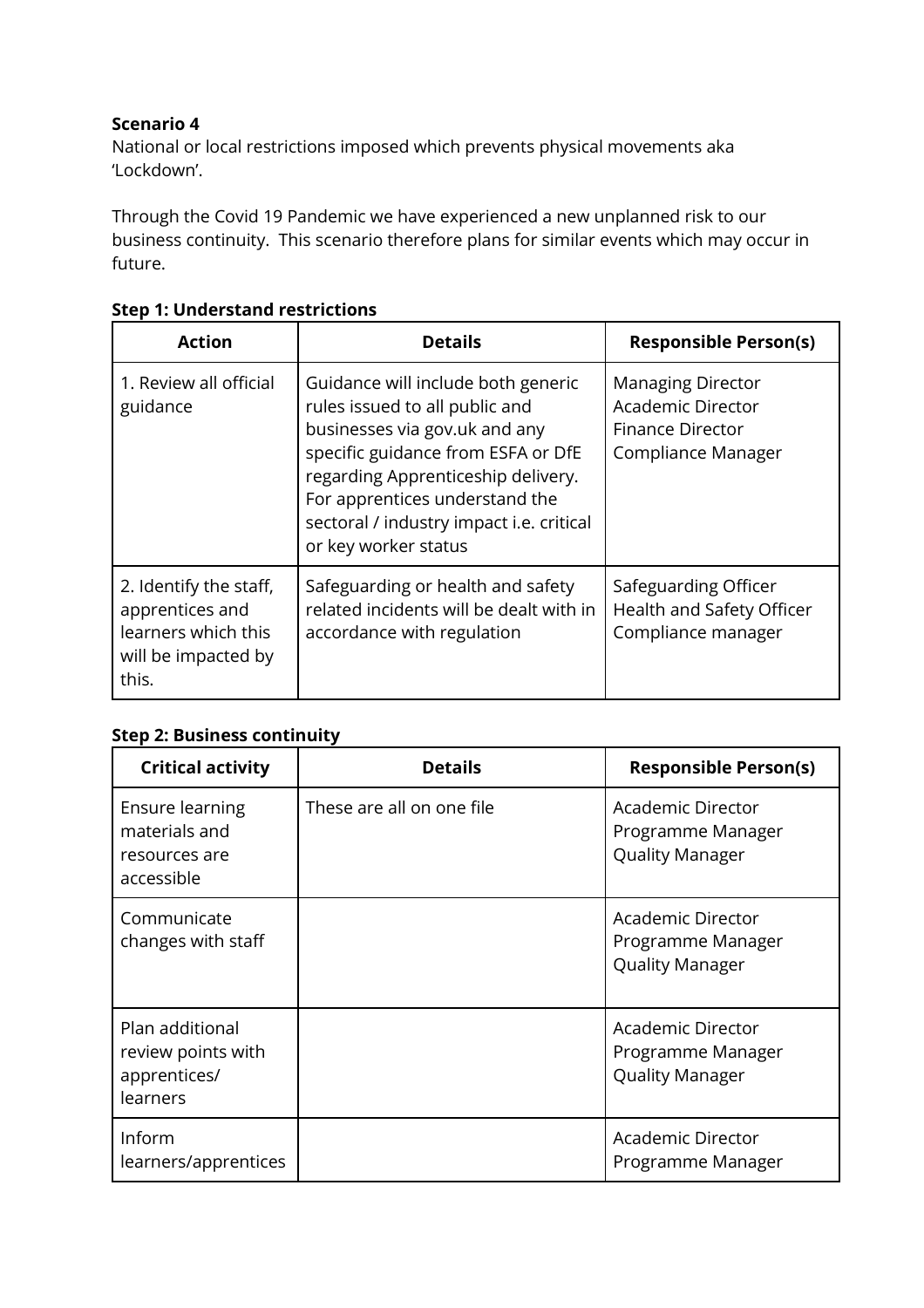|                          | <b>Quality Manager</b>                                           |
|--------------------------|------------------------------------------------------------------|
| Engage with<br>employers | Academic Director<br>Programme Manager<br><b>Quality Manager</b> |

Loss of contract, removal from ESFA register

A loss of contract is not expected to happen overnight however should this happen

Step 1: Understand the extent of the loss

| Critical activity                                       | Details                                                                                                               | Responsible Person(s)                                                                                 |
|---------------------------------------------------------|-----------------------------------------------------------------------------------------------------------------------|-------------------------------------------------------------------------------------------------------|
| 1. Identify<br>learners/apprentices<br>affected         | Extract data from Learner<br>management information system to<br>identify which learners/apprentices<br>are affected. | <b>Managing Director</b><br><b>Academic Director</b><br><b>Finance Director</b><br>Compliance Manager |
| 2. Assess impact on<br>learners/apprentices<br>affected | Engage with contractor or ESFA to<br>identify a wind-down / continuity<br>plan for existing<br>learners/apprentices   | <b>Managing Director</b><br><b>Academic Director</b><br><b>Finance Director</b><br>Compliance Manager |
| 3. Assess impact on<br>staff                            | Identify if the loss will impact on<br>staffing capacity requirements                                                 | <b>Managing Director</b><br><b>Academic Director</b><br>Finance Director<br>Compliance Manager        |
| 4. Contact ESFA                                         | Managing Director to contact ESFA                                                                                     | Enquiry form: <b>ESFA enquiry</b><br>f <u>orm</u><br>Telephone: 0370 2670001                          |

| <b>Critical activity</b>    | <b>Details</b>                                             | Responsible Person(s)                                                                   |
|-----------------------------|------------------------------------------------------------|-----------------------------------------------------------------------------------------|
| 1. Implement agreed<br>plan | Comply with the agreements made<br>with contractors / EFSA | <b>Managing Director</b><br>Academic Director<br>Finance Director<br>Compliance Manager |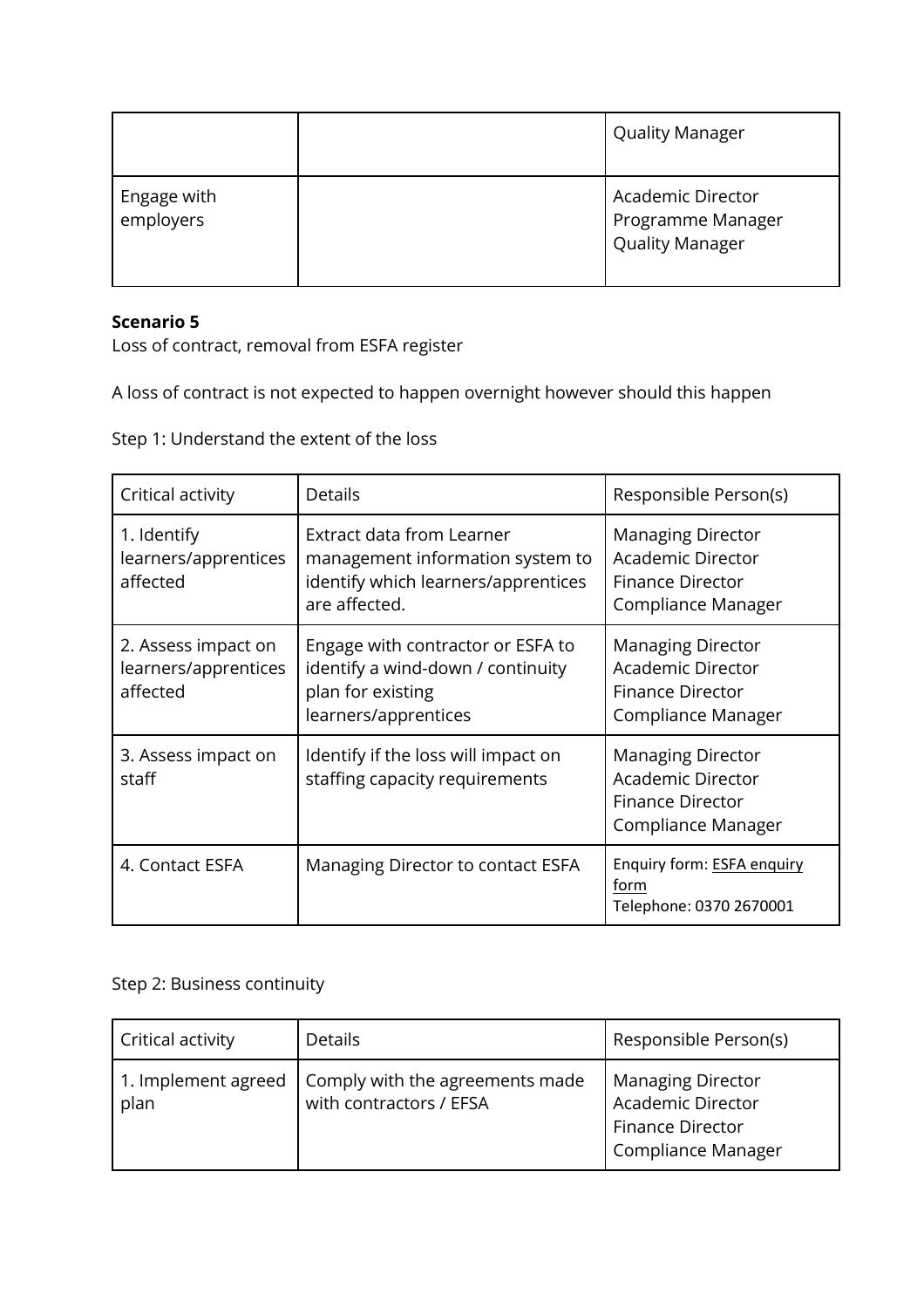## **Recovery phase**

The purpose of the recovery phase is to resume normal working practices for the entire organisation. Where the impact of the incident is prolonged, normal operations may need to be delivered under new circumstances e.g. from a different building.

| Action                                                                                                                                            | Details                                                                                                                                        | Responsible Person(s)                                                                                 |
|---------------------------------------------------------------------------------------------------------------------------------------------------|------------------------------------------------------------------------------------------------------------------------------------------------|-------------------------------------------------------------------------------------------------------|
| 1. Agree and plan the<br>actions required to<br>enable recovery of<br>normal working<br>practises                                                 | Agreed actions will be detailed in an<br>action plan and set against<br>timescales with responsibility for<br>completion clearly indicated.    | <b>Managing Director</b><br><b>Academic Director</b><br><b>Finance Director</b><br>Compliance Manager |
| 2. Respond to any<br>long-term support<br>needs of staff                                                                                          | Depending on the nature of the<br>incident, we may need to consider<br>providing support services                                              | <b>Managing Director</b><br><b>Academic Director</b><br><b>Finance Director</b><br>Compliance Manager |
| 3. Publicise that there<br>is now 'business as<br>usual'                                                                                          | Inform learners/apprentices and<br>employers through normal channels<br>that our business is operating as<br>normal                            | <b>Managing Director</b><br><b>Academic Director</b><br><b>Finance Director</b><br>Compliance Manager |
| 4. Carry out a debrief<br>of the incident and<br>complete report to<br>document<br>opportunities for<br>improvement and any<br>lessons identified | Ensure key actions resulting from the<br>incident are implemented within<br>designated time scales.                                            | <b>Managing Director</b><br><b>Academic Director</b><br><b>Finance Director</b><br>Compliance Manager |
| 5. Review this<br>Continuity Plan in<br>light of lessons<br>learned from incident<br>and the response to it                                       | Implement recommendations for<br>improvement and update this plan.<br>Ensure a revised version of the plan<br>is read by all members of staff. | <b>Managing Director</b><br><b>Academic Director</b><br><b>Finance Director</b><br>Compliance Manager |

Policy Updated Version 2 20/05/2022 Policy for Review 20/05/2023

Signature